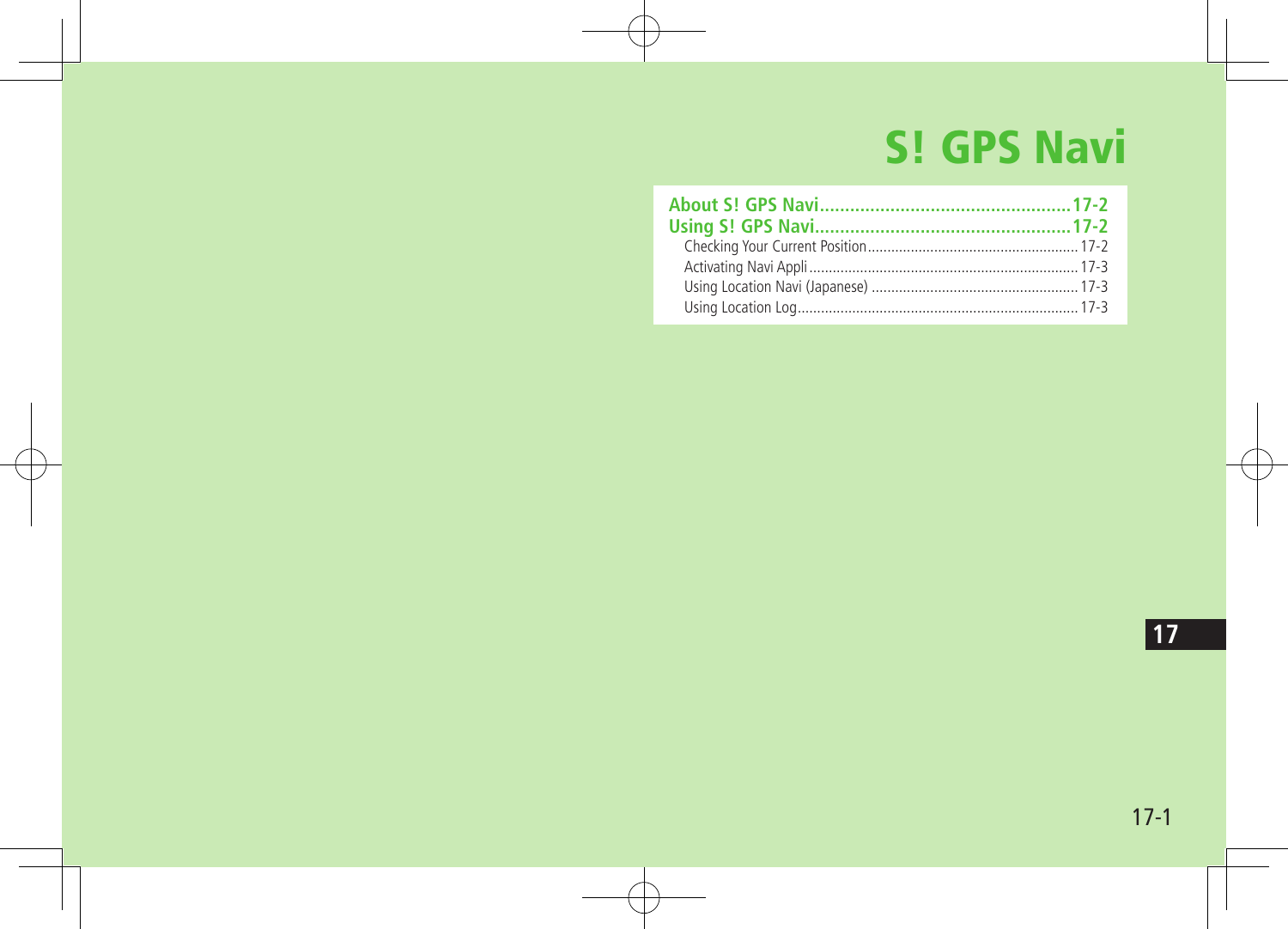# About S! GPS Navi

**S! GPS Navi provides location information by communicating with base stations and by GPS satellite. Check your position on map, area information or route to your destination using a Navi Appli.**

#### **Note**

- Location information may be inaccurate due to location or signal conditions.
- SoftBank is not liable for any resulting damages.
- Position cannot be determined while Positioning Lock is active (ZP.18-26).
- For more information, visit SOFTBANK MOBILE Corp.Website (http://www.softbank.jp).

# Using S! GPS Navi

# **Checking Your Current Position**

**Activate Navi Appli to check your position.**

**Main Menu ▶ Tools ▶ S! GPS Navi** 

# **1 Current Location** <sup>7</sup>**YES**

Positioning starts.

- To check your current position during positioning:When **[Use]** appears at lower right,  $\boxed{\mathbf{x}}$   $\rightarrow$  **OK**
- **22 When positioning is complete,**  $\textcircled{[Map]} \rightarrow \textit{YES}$ Handset connects to the Network and web page opens.
	- To reposition: **<u>[</u>a]** [Retry]

## ■ **Save to Phone Book**

Save obtained location information to Phone Book.

- $>$  Positioning is complete  $\rightarrow$   $\boxed{\mathbf{x}}$  **[Menu]**  $\rightarrow$  *Add to Phone Book*  $\rightarrow$ 
	- $YES \rightarrow$  Follow the steps for saving to Phone Book ( $\mathcal{F}$  From Step 2 on P.4-5)

## **Indicating Positioning Accuracy Level**

**Accuracy Level & & ...** Fairly accurate

**Accuracy Level & & ... Relatively accurate** 

**Accuracy Level** ... No accurate location information retrieved

Retrieve location information again

 $17-2$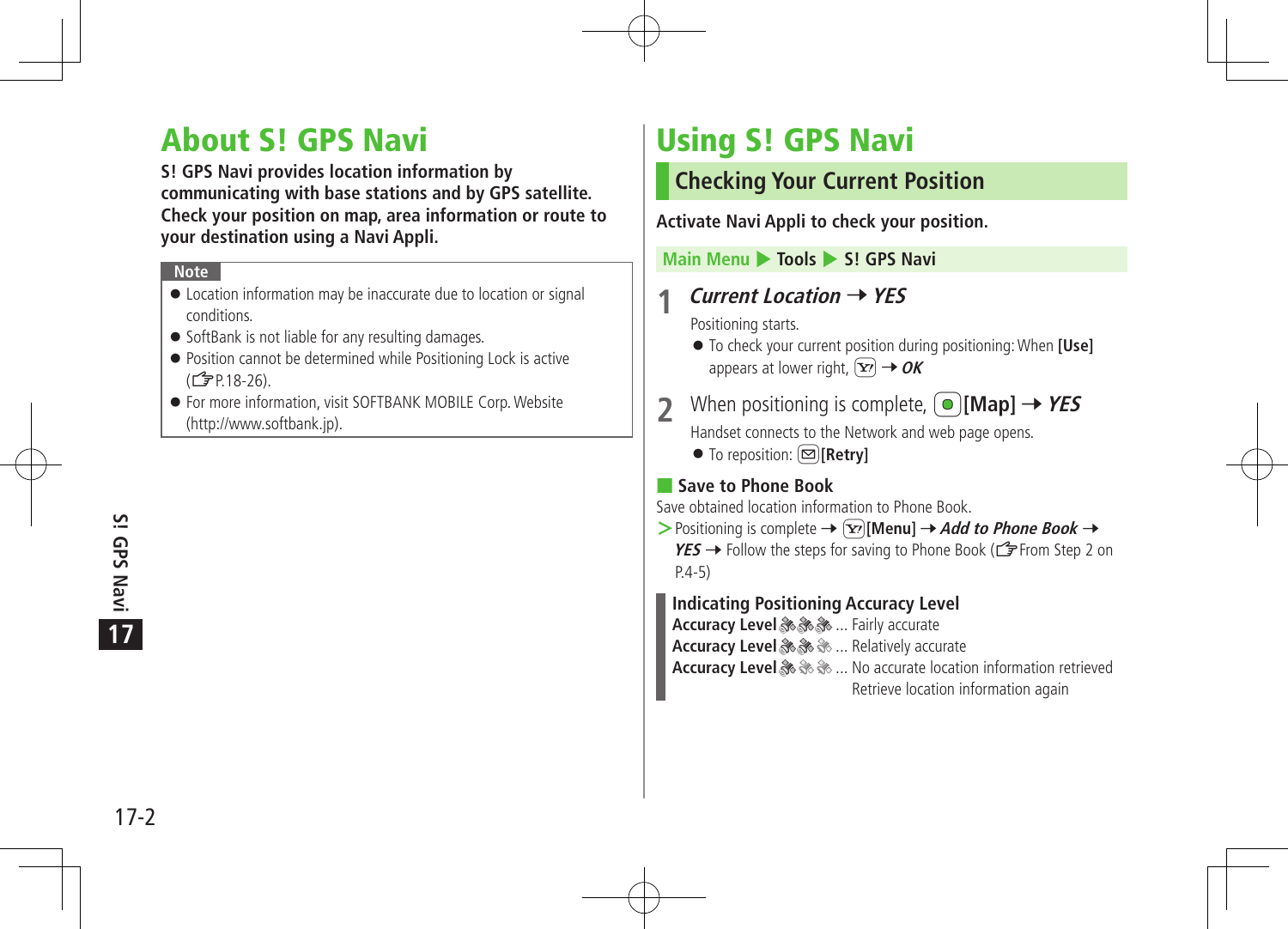# **Activating Navi Appli**

### **Search for current area information or route to your destination.**

End all applications including suspended applications.

**Main Menu** 4 **Tools** 4 **S! GPS Navi** 4 **Navi Appli**

# **Using Location Navi (Japanese)**

**Use Location Navi to locate a person via a SoftBank 3G handset or PC.** 

**For more information, visit SOFTBANK MOBILE Corp. Website (http://www.softbank.jp).**

### **Main Menu** 4 **Tools** 4 **S! GPS Navi** 4 **Location Navi**

#### **Note**

 $\bullet$  Information window appears when location information is automatically provided or location information request is rejected. Select Information to show location log.

# **Using Location Log**

**Up to 50 latest location info are saved. Delete as required.**

**Main Menu** 4 **Tools** 4 **S! GPS Navi** 4 **Location Logs** 

**1 Show Details** Select a record to view details

•  $\bullet$  appears if positioning fails.

# **Delete a Record** Highlight a record  $\rightarrow \infty$  [Menu]  $\rightarrow$  *Delete*  $\rightarrow$ **Delete this** 7**YES**

## **Delete All**

S**[Menu]** 7**Delete** 7**Delete all** 7 Enter Phone Password 7**YES**

### **Note**

When 50 records are saved, oldest is deleted first.

 When positioning is requested while viewing a record, a message appears and log window returns.

#### **Tip Settings** ●S! GPS Navi Settings (<del>●</del>P.18-26)